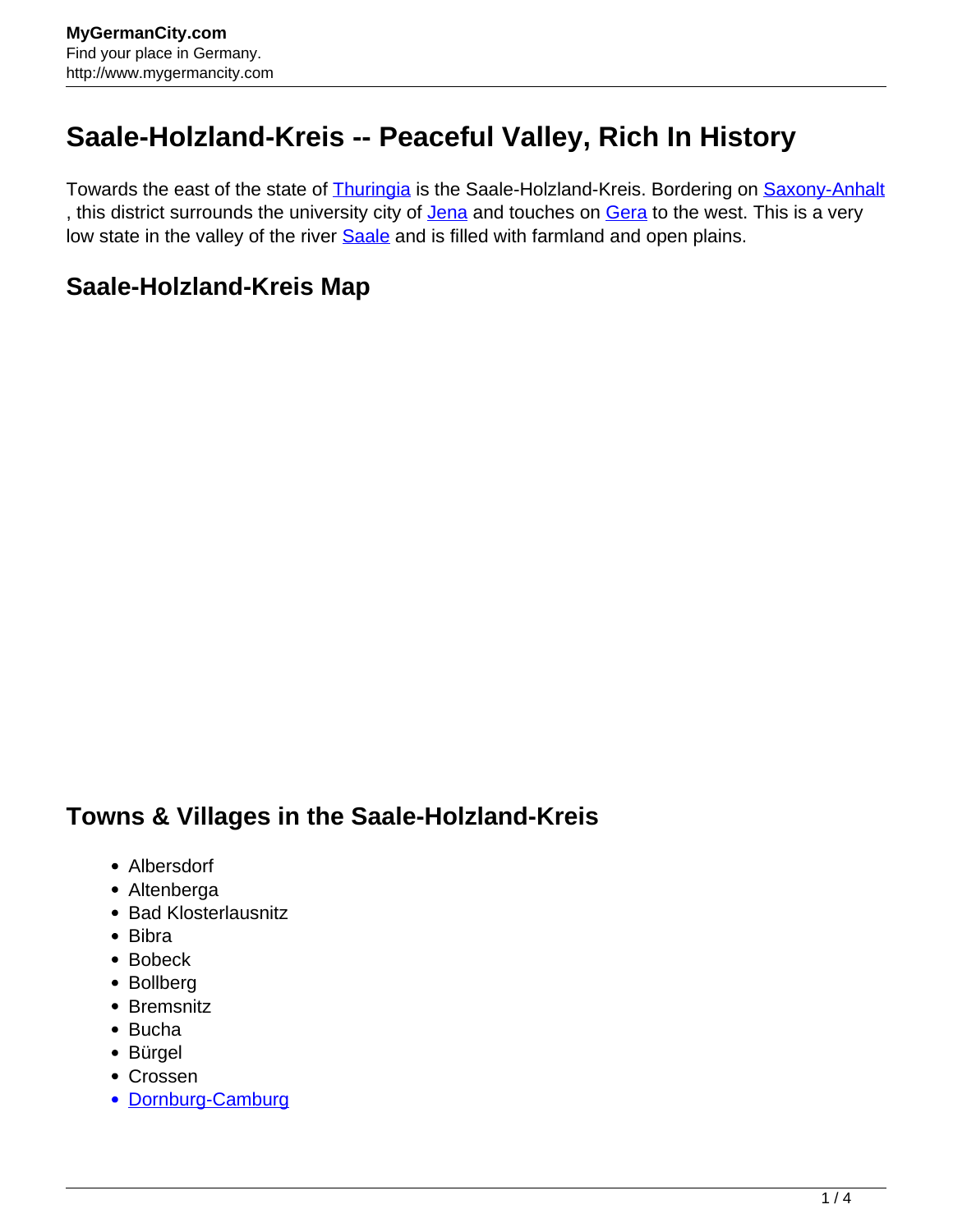**MyGermanCity.com** Find your place in Germany. http://www.mygermancity.com

- Eichenberg
- Eineborn
- [Eisenberg \(Thuringia\)](http://www.mygermancity.com/eisenberg-thuringia)
- Frauenprießnitz
- Freienorla
- Geisenhain
- Gneus
- Golmsdorf
- Gösen
- Graitschen
- Großbockedra
- Großeutersdorf
- Großlöbichau
- Großpürschütz
- Gumperda
- Hainichen
- Hainspitz
- Hartmannsdorf
- [Hermsdorf \(Thuringia\)](http://www.mygermancity.com/hermsdorf-thuringia)
- Hummelshain
- Jenalöbnitz
- [Kahla](http://www.mygermancity.com/kahla)
- Karlsdorf
- Kleinbockedra
- Kleinebersdorf
- Kleineutersdorf
- Laasdorf
- Lehesten
- Lindig
- Lippersdorf
- Löberschütz
- Mertendorf
- Meusebach
- Milda
- Möckern
- Mörsdorf
- Nausnitz
- Neuengönna
- Oberbodnitz
- Orlamünde
- Ottendorf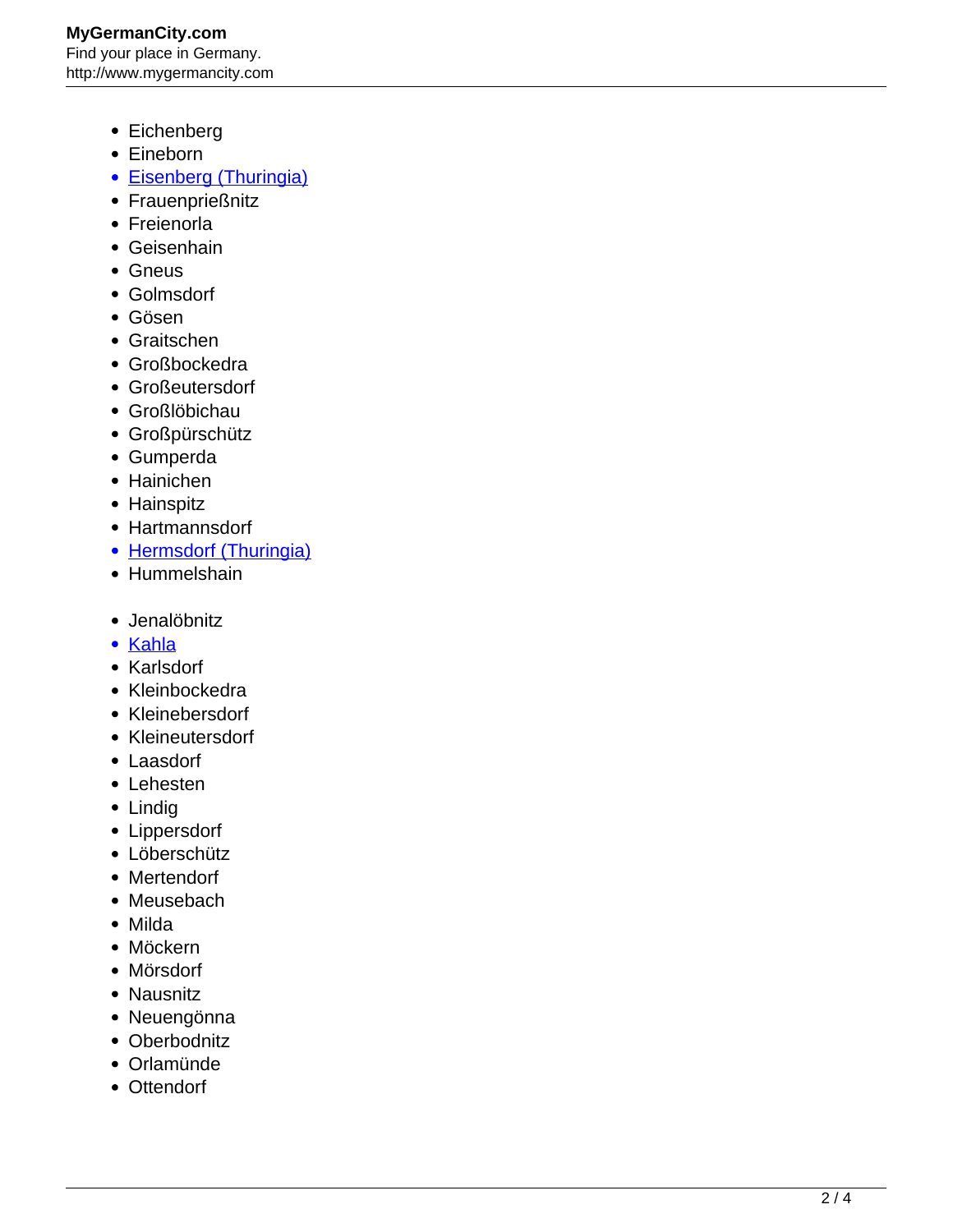- Petersberg
- Poxdorf
- Quirla
- Rattelsdorf
- Rauda
- Rauschwitz
- Rausdorf
- Reichenbach
- Reinstädt
- Renthendorf
- Rothenstein
- Ruttersdorf-Lotschen
- Sankt Gangloff
- Scheiditz
- Schkölen
- Schleifreisen
- Schlöben
- Schöngleina
- Schöps
- Seitenroda
- Serba
- Silbitz
- [Stadtroda](http://www.mygermancity.com/stadtroda)
- Sulza
- Tautenburg
- Tautendorf
- Tautenhain
- Thierschneck
- Tissa
- Tröbnitz
- Trockenborn
- Unterbodnitz
- Waldeck
- Walpernhain
- Waltersdorf
- Weißbach
- Weißenborn
- Wichmar
- Zimmern (Thuringia)
- Zöllnitz
- $\bullet$